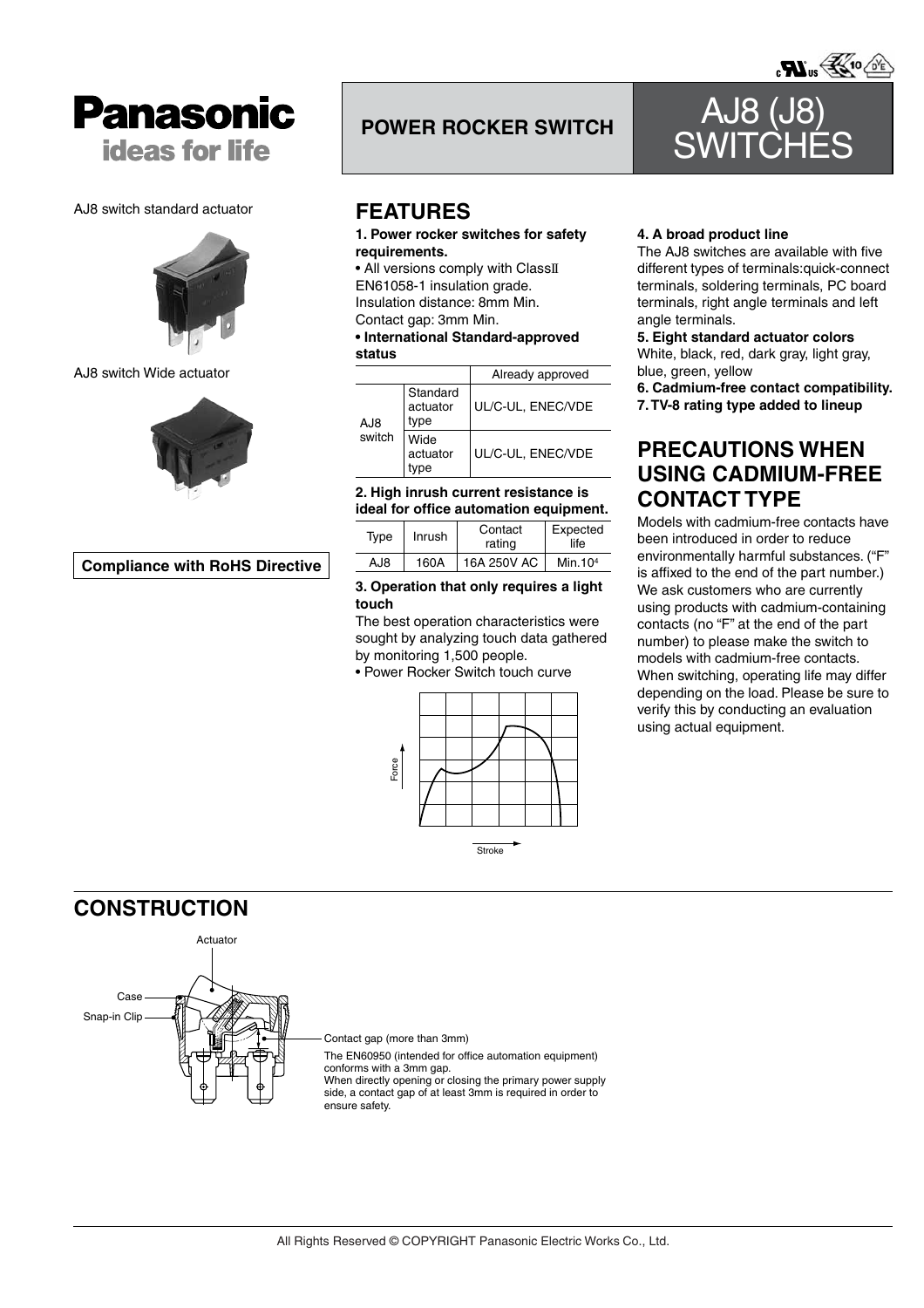# AJ8 (J8)

# **ORDERING INFORMATION**

| AJ                                                                                                                                                                                                                                 | 8 |  |  |  | F |
|------------------------------------------------------------------------------------------------------------------------------------------------------------------------------------------------------------------------------------|---|--|--|--|---|
| 8: AJ8 switch                                                                                                                                                                                                                      |   |  |  |  |   |
| Nil: Standard actuator<br>W: Wide actuator                                                                                                                                                                                         |   |  |  |  |   |
| Number of poles and Operation<br>1: 1-pole, single throw (ON-OFF)<br>2: 2-pole, single throw (ON-OFF)                                                                                                                              |   |  |  |  |   |
| Terminal shape<br>0: .250 Quick-connect terminal<br>1: Soldering terminal<br>2: PC board terminal<br>3: PC board right angle terminal (for standard actuator only)<br>4: PC board left angle terminal (for standard actuator only) |   |  |  |  |   |
| Actuator indication<br>0: No indication<br>1: $\boxed{\circ}$ indication<br>2: $\boxed{-}$ indication                                                                                                                              |   |  |  |  |   |
| Actuator color<br>W: White B: Black R: Red Z: Dark gray H: Light gray L: Blue G: Green Y: Yellow                                                                                                                                   |   |  |  |  |   |
| Flange color<br>Nil: Black (standard color)<br>(Custom ordered color: W: White, R: Red, Z: Dark gray, H: Light gray, L: Blue, G: Green, Y: Yellow) Remark 1)                                                                       |   |  |  |  |   |
| Insulation guard<br>Nil: Short guard type<br>T: Long guard type (.250 Quick-connect terminal and soldering terminal of standard actuator only)                                                                                     |   |  |  |  |   |
| F: Cadmium-free product                                                                                                                                                                                                            |   |  |  |  |   |
| $\sim$ 10 $\sim$ 6 $\sim$ 100 $\sim$ 100 $\sim$ 100 $\sim$ 100 $\sim$ 100 $\sim$ 100 $\sim$ 100 $\sim$ 100 $\sim$ 100 $\sim$<br>$\mathbf{1}$ $\mathbf{2}$ $\mathbf{5}$                                                             |   |  |  |  |   |

Remarks: 1. Please consult us for details concerning different flange colors.

- 2. "I O" is engraved on all flanges. 3. The color of indication on the actuator:
- 
- White actuator: black • Others: white
- 4. They come with a stamp indicating international standards without your request.

|  | TV rating type |  |
|--|----------------|--|
|--|----------------|--|

| 8: AJ8 switch                                                             | $\mathbf{2}$<br>8<br>AJ | в | ΤV | F |
|---------------------------------------------------------------------------|-------------------------|---|----|---|
| Number of poles and Operation<br>2: 2-pole, single throw (ON-OFF)         |                         |   |    |   |
| Terminal shape<br>0: .187 Quick-connect terminal<br>1: Soldering terminal |                         |   |    |   |
| Actuator indication<br>0: No indication<br>2: $\boxed{-}$ indication      |                         |   |    |   |
| Actuator color<br><b>B: Black</b>                                         |                         |   |    |   |
| Rating<br>TV: TV rating                                                   |                         |   |    |   |
| F: Cadmium-free product                                                   |                         |   |    |   |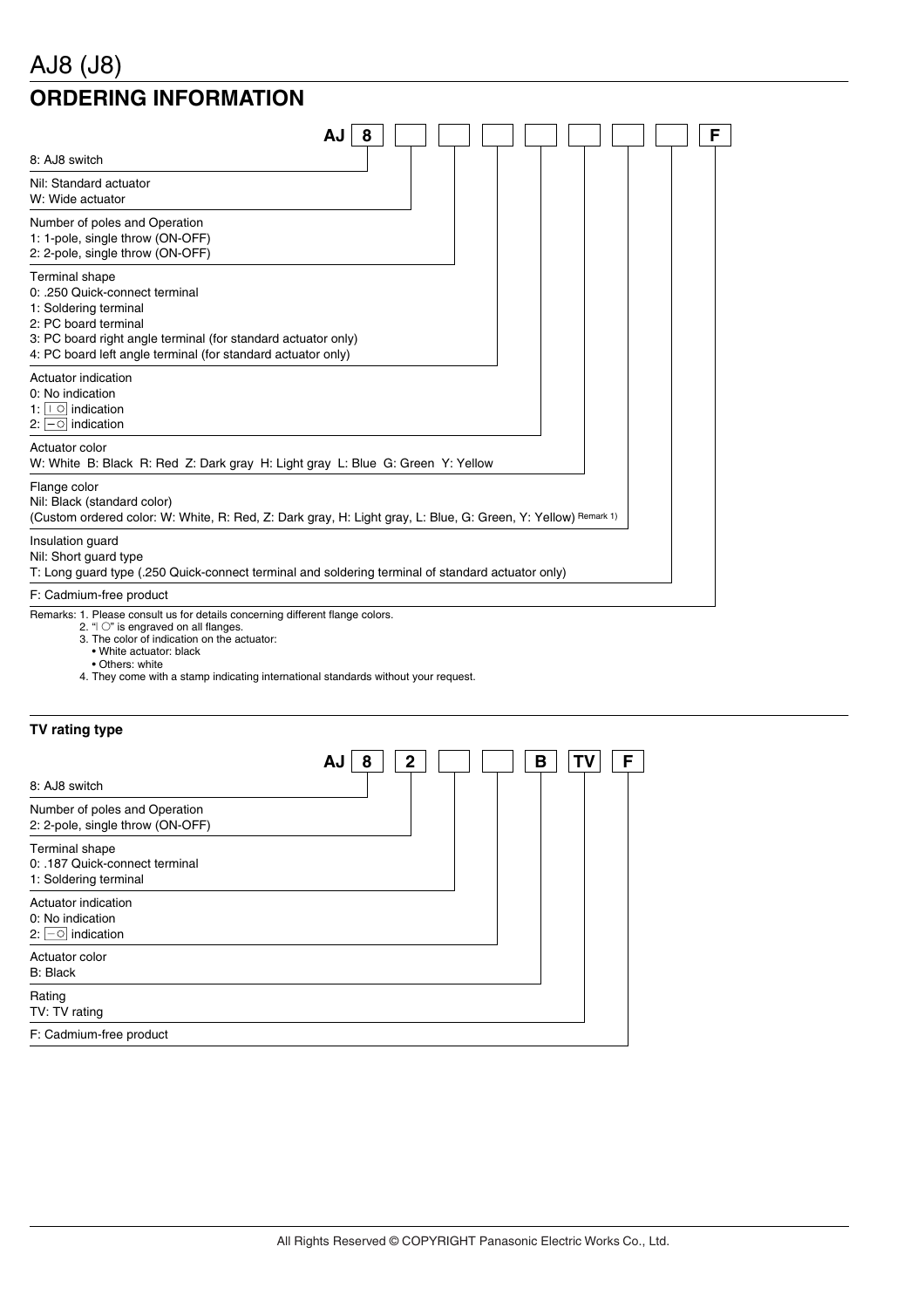# **PRODUCT TYPES**

### **1. Standard actuator type**

### (1) Without indication on actuators

|                               |        |                 | Part No.           |
|-------------------------------|--------|-----------------|--------------------|
| Terminal shape                | Poles  | Operating types | Without indication |
| .250 Quick-connect terminal   | 1-pole |                 | AJ8100*F           |
|                               | 2-pole |                 | AJ8200*F           |
| Soldering terminal            | 1-pole |                 | AJ8110*F           |
|                               | 2-pole |                 | AJ8210*F           |
| PC board terminal             | 1-pole | ON-OFF          | AJ8120*F           |
|                               | 2-pole |                 | AJ8220*F           |
|                               | 1-pole |                 | AJ8130*F           |
| PC board right angle terminal | 2-pole |                 | AJ8230*F           |
|                               | 1-pole |                 | AJ8140*F           |
| PC board left angle terminal  | 2-pole |                 | AJ8240*F           |

Remarks: 1. A letter indicating the actuator color is entered in place of asterisk. (W: White, B: Black, R: Red, Z: Dark gray, H: Light gray, L: Blue, G: Green, and Y: Yellow). Standard flange color is black. For other colors type, they are custom ordered. For requests of other flange color, please enter the following letter before the "F" in the part number. (W: White, R: Red, Z: Dark gray, H: Light gray, L: Blue, G: Green and Y: Yellow)

2. Long guard type is available for .250 Quick-connect terminal and soldering terminal type. When ordering, please add a "T" before the "F" at the end of the part number.

3. The color of indication on the actuator:

• For white actuator: black

• For others: white

4. They come with a stamp indicating international standards without your request.

5. Note that the position of the I mark on the flange is used as a reference for left angle and right angle terminals as shown in the diagram below.





Right angle terminal Left angle terminal

### (2) With indication on actuators

| (2) With indication on actuators | Poles  |                 | Part No.                         |                          |  |
|----------------------------------|--------|-----------------|----------------------------------|--------------------------|--|
| <b>Terminal shape</b>            |        | Operating types | With $\vert \bigcirc$ indication | With $ \circ$ indication |  |
| .250 Quick-connect terminal      | 1-pole |                 | AJ8101*F                         | AJ8102*F                 |  |
|                                  | 2-pole |                 | AJ8201*F                         | AJ8202*F                 |  |
|                                  | 1-pole |                 | AJ8111*F                         | AJ8112*F                 |  |
| Soldering terminal               | 2-pole |                 | AJ8211*F                         | AJ8212*F                 |  |
| PC board terminal                | 1-pole | ON-OFF          | AJ8121*F                         | AJ8122*F                 |  |
|                                  | 2-pole |                 | AJ8221*F                         | AJ8222*F                 |  |
|                                  | 1-pole |                 | AJ8131*F                         | AJ8132*F                 |  |
| PC board right angle terminal    | 2-pole |                 | AJ8231*F                         | AJ8232*F                 |  |
| PC board left angle terminal     | 1-pole |                 | AJ8141*F                         | AJ8142*F                 |  |
|                                  | 2-pole |                 | AJ8241*F                         | AJ8242*F                 |  |

Remarks: 1. A letter indicating the actuator color is entered in place of asterisk. (W: White, B: Black, R: Red, Z: Dark gray, H: Light gray, L: Blue, G: Green, and Y: Yellow). Standard flange color is black. For other colors type, they are custom ordered. For requests of other flange color, please enter the following letter before the "F" in the part number. (W: White, R: Red, Z: Dark gray, H: Light gray, L: Blue, G: Green and Y: Yellow)

2. Long guard type is available for .250 Quick-connect terminal and soldering terminal type. When ordering, please add a "T" before the "F" at the end of the part number.

3. The color of indication on the actuator:

• For white actuator: black

• For others: white

4. They come with a stamp indicating international standards without your request.

5. Note that the position of the I mark on the flange is used as a reference for left angle and right angle terminals as shown in the diagram below.

| ∣mark –⊖ | mark |
|----------|------|
|          |      |
|          |      |
|          |      |

| mark |  |
|------|--|
|      |  |
|      |  |
|      |  |

Right angle terminal Left angle terminal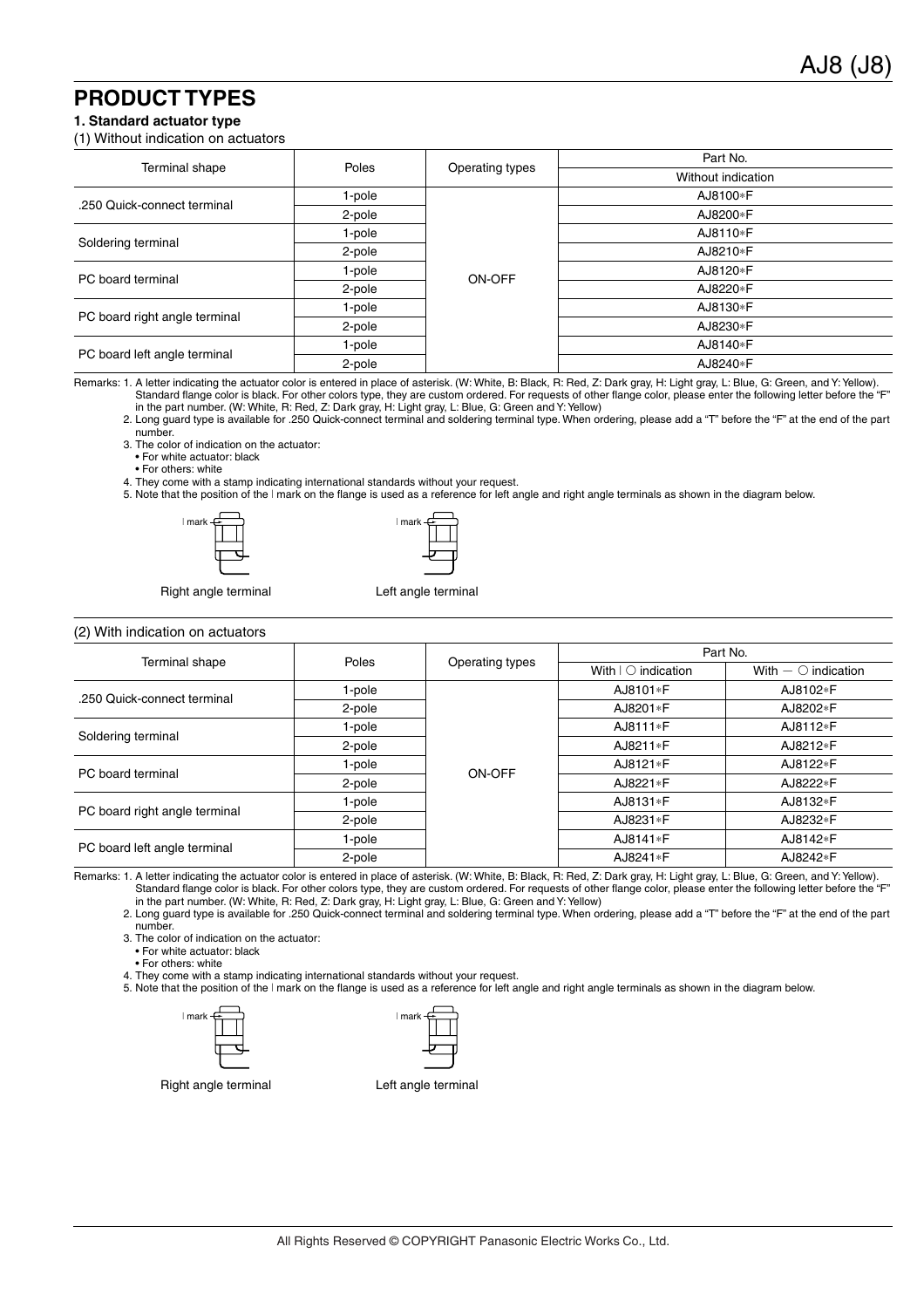# AJ8 (J8)

# **2.Wide actuator type**

(1) Without indication on actuators

| Terminal shape              | Poles  |                 | Part No.           |  |
|-----------------------------|--------|-----------------|--------------------|--|
|                             |        | Operating types | Without indication |  |
| .250 Quick-connect terminal | 1-pole |                 | AJ8W100*F          |  |
|                             | 2-pole |                 | AJ8W200*F          |  |
|                             | 1-pole | ON-OFF          | AJ8W110*F          |  |
| Soldering terminal          | 2-pole |                 | AJ8W210*F          |  |
| PC board terminal           | 1-pole |                 | AJ8W120*F          |  |
|                             | 2-pole |                 | AJ8W220*F          |  |

### (2) With indication on actuators

|                             |        |                 | Part No.                         |                             |  |
|-----------------------------|--------|-----------------|----------------------------------|-----------------------------|--|
| Terminal shape              | Poles  | Operating types | With $\vert \bigcirc$ indication | With $ \bigcirc$ indication |  |
|                             | 1-pole | ON-OFF          | AJ8W101*F                        | AJ8W102*F                   |  |
| .250 Quick-connect terminal | 2-pole |                 | AJ8W201*F                        | AJ8W202*F                   |  |
|                             | 1-pole |                 | AJ8W111*F                        | AJ8W112*F                   |  |
| Soldering terminal          | 2-pole |                 | AJ8W211*F                        | AJ8W212*F                   |  |
| PC board terminal           | 1-pole |                 | AJ8W121*F                        | AJ8W122*F                   |  |
|                             | 2-pole |                 | AJ8W221*F                        | AJ8W222*F                   |  |

Remarks: 1. A letter indicating the actuator color is entered in place of asterisk. (W: White, B: Black, R: Red, Z: Dark gray, H: Light gray, L: Blue, G: Green, and Y: Yellow). Standard flange color is black. For other colors type, they are custom ordered. For requests of other flange color, please enter the following letter before the "F" in the part number. (W: White, R: Red, Z: Dark gray, H: Light gray, L: Blue, G: Green and Y: Yellow)

2. The color of indication on the actuator:

• For white actuator: black • For others: white

3. They come with a stamp indicating international standards without your request.

### **3. TV rating type**

| .      |                 |                    |                          |  |  |
|--------|-----------------|--------------------|--------------------------|--|--|
| Poles  | Operating types | Part No.           |                          |  |  |
|        |                 | Without indication | With $ \circ$ indication |  |  |
| 2-pole | ON-OFF          | AJ8200BTVF         |                          |  |  |
|        |                 |                    | AJ8202BTVF               |  |  |
|        |                 | AJ8210BTVF         |                          |  |  |
|        |                 | _                  | AJ8212BTVF               |  |  |
|        |                 |                    |                          |  |  |

# **SPECIFICATIONS**

# **1. Contact rating**

| Voltage        | Resistive load<br>$(cos \phi = 1.0)$ | Motor load<br>(EN61058-1)<br>$(cos \phi = 0.6)$ | Inrush load  |
|----------------|--------------------------------------|-------------------------------------------------|--------------|
| <b>250V AC</b> | 16A                                  | 4A                                              | 100A (8.3ms) |

Remark: The motor load is in accordance with EN61058-1. Inrush current can be switched up to the value of 6 times the indicated rating.

### **2. TV rating**

| Voltage        | Resistive load     | Motor load (EN6105801) | Capacitor load (EN61058-1) | Lamp load (UL1054) | Expected electrical life          |
|----------------|--------------------|------------------------|----------------------------|--------------------|-----------------------------------|
|                | $(cos \phi = 1.0)$ | $(cos \phi = 0.6)$     | (Inrush load)              | (TV-8)             | $(at 7$ cpm $)$                   |
| 120V AC        |                    | __                     | ___                        | 8/117A             | Min. 2.5 $\times$ 10 <sup>4</sup> |
| <b>250V AC</b> | 16A                | 4A                     | 160A (8.3ms)               | ___                | Min. 10 <sup>4</sup>              |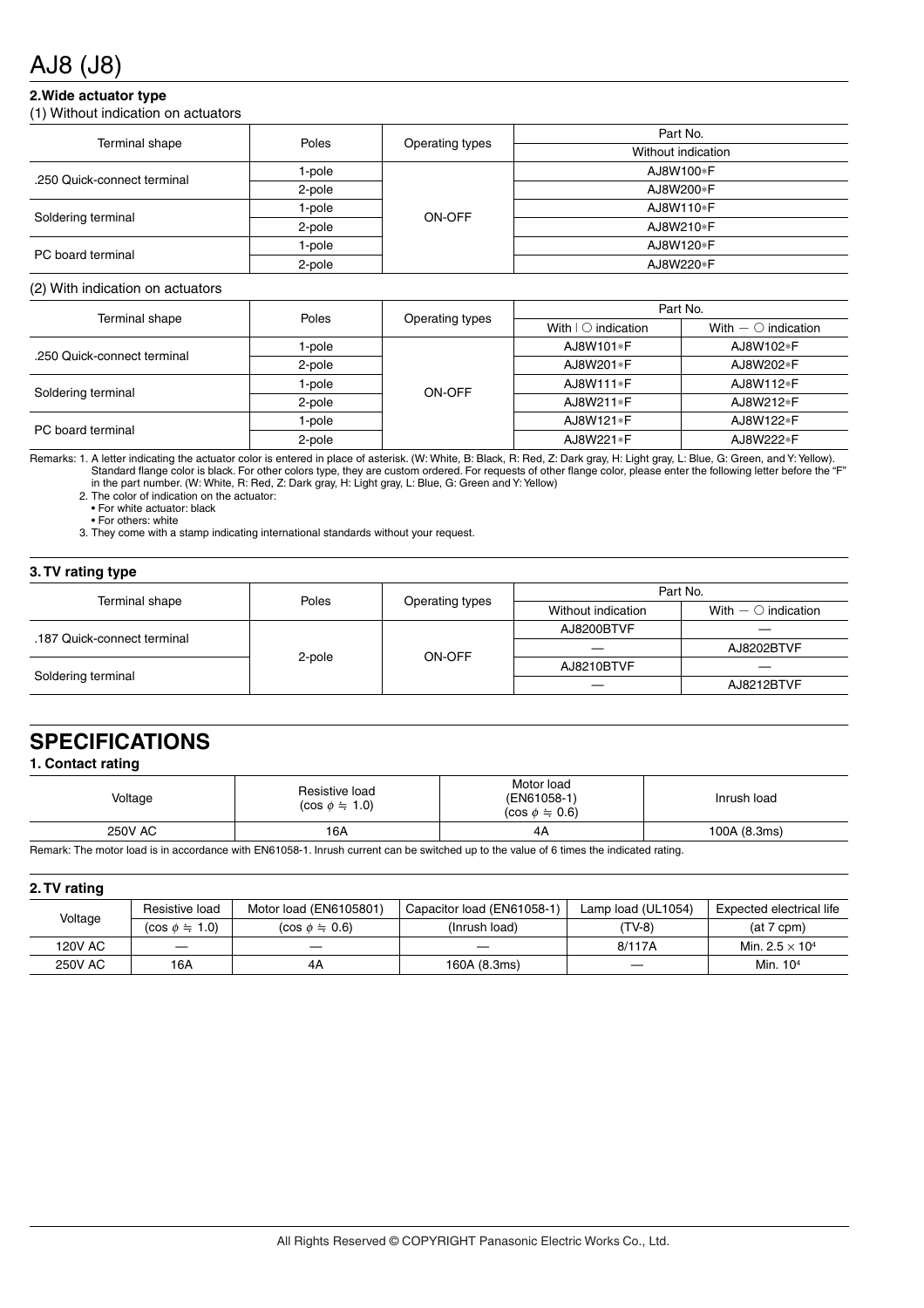# **3. Characteristics**

| <b>Expected life</b>                                           | Mechanical                                                                      | Min. $5 \times 10^4$ (at 20 cpm.)                                             |  |  |
|----------------------------------------------------------------|---------------------------------------------------------------------------------|-------------------------------------------------------------------------------|--|--|
| (Min. operations)                                              | Electrical*                                                                     | Min. 10 <sup>4</sup> (at 7 cpm., at rated load)                               |  |  |
| Initial insulation resistance (Between terminals)              |                                                                                 | Min. 100 $\text{M}\Omega$ (at 500V DC measured by insulation resistive meter) |  |  |
| Initial breakdown voltage (Between terminals)                  |                                                                                 | 2,000 Vrms detection current: 10 mA                                           |  |  |
| Initial contact resistance (By voltage drop at 1A, 2 to 4V DC) |                                                                                 | Max. 100m $\Omega$                                                            |  |  |
| Temperature rise                                               | at $6 \times 10^3$ ope. or less                                                 | Max. 30°C (UL1054)                                                            |  |  |
|                                                                | from $6 \times 10^3$ ope. to $10^4$                                             | Max. 55°C (EN61058-1)                                                         |  |  |
| Vibration resistance                                           |                                                                                 | 10 to 55 Hz at double amplitude of 1.5mm                                      |  |  |
| Shock resistance                                               |                                                                                 | Min. 490m/s <sup>2</sup> {50 G}                                               |  |  |
| Actuator strength                                              |                                                                                 | 40 N {4.08kgf} for 1 minute (operating direction)                             |  |  |
| Terminal strength (.250 Quick-connect terminal)                |                                                                                 | 100 N {10.2kgf} for 1 minute or more (Pull & push direction)                  |  |  |
| Ambient temperature                                            |                                                                                 | $-25^{\circ}$ C to +85 $^{\circ}$ C (Not freezing below 0 $^{\circ}$ C)       |  |  |
| Flame retardancy                                               |                                                                                 | UL94V-0                                                                       |  |  |
| Tracking resistance                                            |                                                                                 | Min. 175                                                                      |  |  |
| Operating force<br>(reference characteristics)                 | 1-pole                                                                          | $2.45 \pm 1.47N$ {0.25 $\pm$ 0.15kgf}                                         |  |  |
|                                                                | 2-pole                                                                          | $4.5 \pm 2.5N$ {0.46 $\pm$ 0.25kgf}                                           |  |  |
| Contact material                                               |                                                                                 | AgSnO <sub>2</sub> alloy                                                      |  |  |
|                                                                | Remark: Test conditions are in accordance with EN61058-1 1111054 and JIS C 6571 |                                                                               |  |  |

EN61058-1, UL1054 and JIS C 6571.

**Hernark: lest conditions**<br>\* Except TV rating type

# **DIMENSIONS** mm General tolerance:  $\pm 0.5$

# **1. .250 Quick-connect terminal/Short guard type**



# **2. Soldering terminal**



Long guard type

16

2

10.6 11

7.7





| Panel thickness | x                             |
|-----------------|-------------------------------|
| 0.75 to 1.25    | $28.2^{+0.1}$                 |
| 1.25 to 2       | $28.4\substack{+0.1 \\ -0.1}$ |
| $2$ to $3$      | $28.8\substack{+0.1 \\ -0.1}$ |

# All Rights Reserved © COPYRIGHT Panasonic Electric Works Co., Ltd.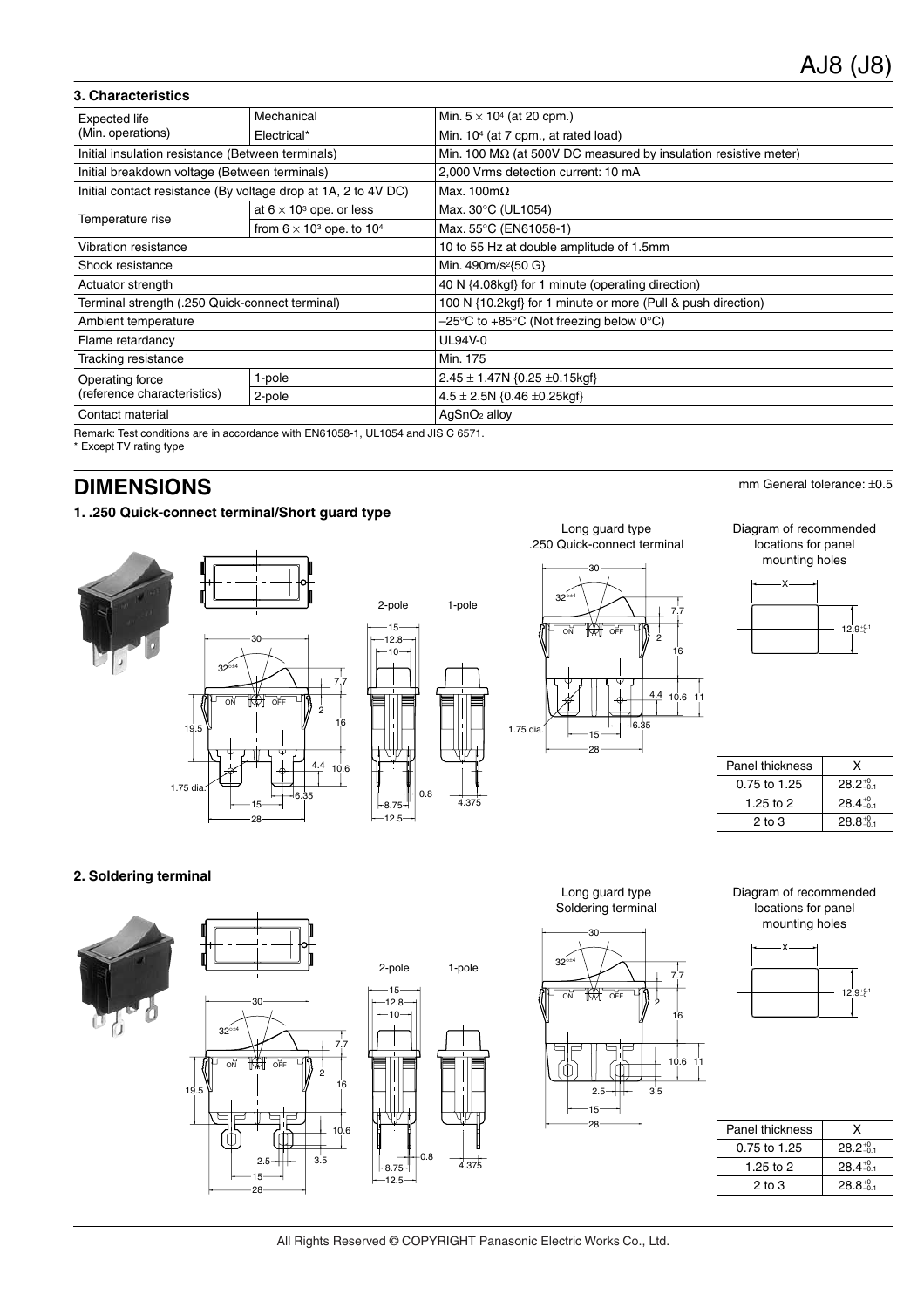# AJ8 (J8)

# **3. PC board terminal**

### ON **INA** OFF 30 15 2-pole 1-pole 12.8  $-10$ 19.5  $\sqrt{10}$  16 7.7  $\mathcal{C}$ 12.5 4.375  $-8.75-$ 0.8 28 15 2 2 4 32°±<sup>4</sup> PC board pattern 15<sup>±</sup>0.1  $8.75^{\scriptscriptstyle \pm 0.1}$  $3^{+0.2}$  1.2<sup>±0.1</sup> 1.2<sup>±0.1</sup> 15<sup>±0.1</sup>  $3+0.2$ :<br>1. גדבי ∧ 2-pole 1-pole

mm General tolerance: ±0.5

Diagram of recommended locations for panel mounting holes



| Panel thickness | x                  |
|-----------------|--------------------|
| 0.75 to 1.25    | $28.2^{+0}_{-0.1}$ |
| 1.25 to 2       | $28.4^{+0}_{-0.1}$ |
| $2$ to $3$      | $28.8^{+0}_{-0.1}$ |
|                 |                    |

# **4. PC board right angle terminal**





Remark: Left angle terminal type is also available.

# PC board pattern

 $8^{\pm 0.1}$ 



### Diagram of recommended locations for panel mounting holes



| Panel thickness | x                  |
|-----------------|--------------------|
| 0.75 to 1.25    | $28.2^{+0.1}$      |
| 1.25 to 2       | $28.4^{+0}_{-0.1}$ |
| $2$ to $3$      | $28.8^{+0}_{-0.1}$ |

# **5. Wide actuator type**



All Rights Reserved © COPYRIGHT Panasonic Electric Works Co., Ltd.